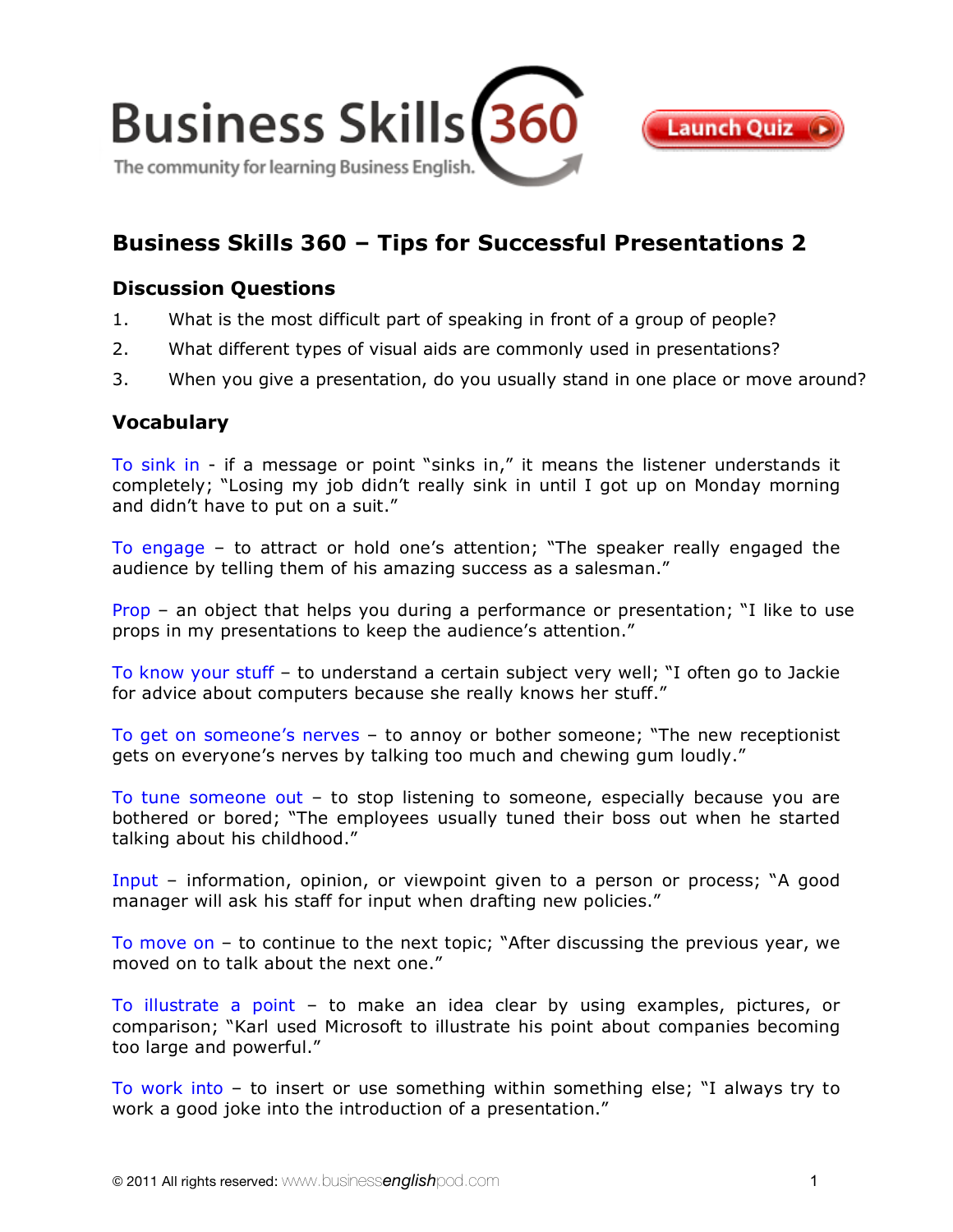Short attention span - if you have a short attention span, you can't focus on one thing for very long; "People with short attention spans appreciate short meetings and brief instructions."

To wander – to move around without a clear purpose; if your mind or attention wanders, it means you stop focusing on one thing; "At the end of a long work day, my mind sometimes wanders to the weekend.'

Body language - the ideas or feelings you communicate with your body, gestures, and facial expressions; "During a job interview, you should make sure your body language shows confidence and interest."

To scan – to look over quickly; "Online shoppers may scan through thousands of web pages looking for just the right item."

To shoot up – to increase suddenly and a lot; "Apple's stock price shot up when they introduced the first iPhone."

Universal – true about everyone or in all places; "A lack of sleep seems universal among salespeople who earn a commission."

To drone on – to talk about something for a long time in a boring way; "The keynote speaker at the conference droned on for two hours about his successes."

Dynamic – constantly changing or very active; "Richard Branson is a very dynamic CEO who loves adventure and crazy stunts."

## **Transcript**

Hello and welcome back to Business Skills 360. I'm Tim Simmons, and I'm glad you could join me today for the second part in our series on effective presentations**.** Last week, we talked about keeping it short, simple, engaging, and real. Much of that happens in the preparation. Today, we're going to talk about what happens when you stand up in front of that audience and have to start speaking. Take a deep breath...

Your first goal should be to make a connection with each and every listener. That connection is the pathway along which your message travels. If you have a good connection, there's a good chance your message will sink in.

To make this connection, you have to do two things: you need to control the audience's attention and you need to engage their minds. Remember that: control and engage. And to do these two things, you have three tools: your voice, your props such as PowerPoint – and your body or movement.

Let's start with your voice. It needs to be confident and clear. Show everyone that you know your stuff. Speak slowly and steadily. And remember that silence can be your friend. You need to pause sometimes to give people a chance to think. If you fill every space with your voice, you might start to get on people's nerves, and the words won't carry any power. Try very hard not to use "ums" and "ahs" when you're thinking. Think silently, choose your words carefully, and deliver them confidently. Otherwise, people will tune you out.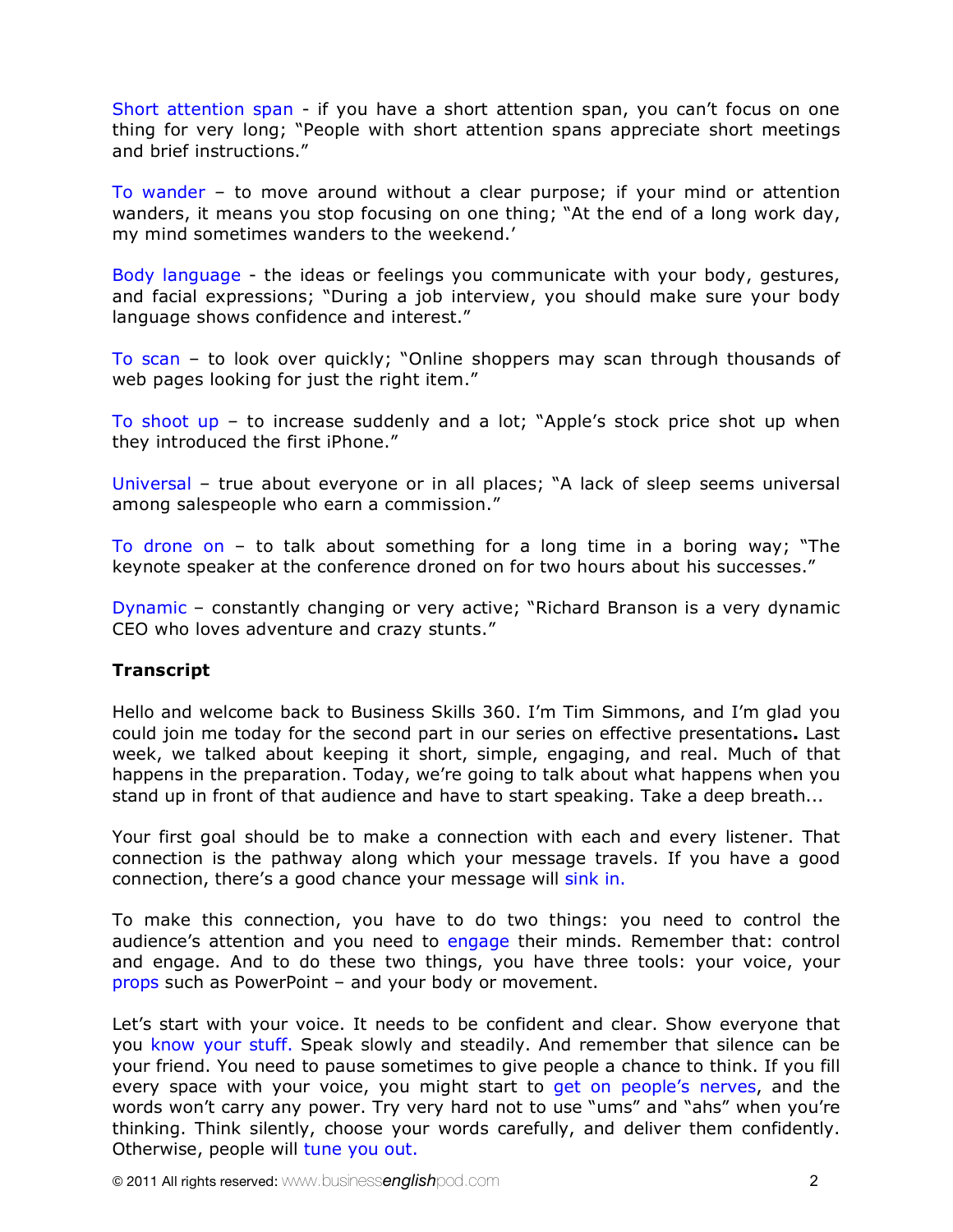When you speak, you should invite people into your presentation by asking for input. That means using questions. Ask easy ones so that people don't have to think too much. Some of your questions can be open, to the entire audience. Some of them can be directed at specific people. Don't move on until you get an answer. As soon as people start contributing by answering questions, their engagement goes up. They feel like they are *participants*, not just *listeners.*

The next tools are your props and visual aids. That could mean PowerPoint slides. It could also mean a whiteboard, a flipchart, a wall chart, or anything else that people look at that is not *you* but is part of your presentation. The most important thing is that you *use* these aids. Don't just let people look at the slides. They should help you illustrate your points. Don't put up a graph and not explain it. It should be worked into your presentation.

These aids are useful, not just for giving information, but for keeping attention moving. Humans - and not just children - have short attention spans. They can't concentrate on one thing for long. So you have to work with that, and *take* their attention somewhere else before it *wanders* somewhere else. Move people's attention back and forth between you, your aids, other listeners, a handheld prop, back to you... and so on.

Now, your body, and what you do with it, is also important. I'm talking about body language and movement. Let's start up top with the face. Firstly, make eye contact. Don't just quickly scan the faces in the room. Look directly at an individual when you're making an important point. That person will respond with his or her attention, and the connection will last. That person's engagement in your presentation will shoot up. Try to do this with every individual in the room at some point. Okay... your face also includes your mouth. And what are you going to do with that? You're going to smile. Sure, you've heard it before, but it's easy to forget once you get nervous. The smile is universal. It has unique power to create a connection with someone. Just think about your interactions with others today. Which people smiled? What was the interaction like? I think you'll see what I mean.

Using your body also means using movement. Do *not* stand in one place and drone on about your topic. Move around the room. Use the left side, the right side, and even the back of the room. This will help you control people's attention. You must be dynamic. Remember that humans become quickly bored with something that doesn't change. You can sit down, stand up, lean over a desk, or lean against a wall. Just don't do one thing all the time. You are controlling their attention by moving it around. People will follow you with their eyes as you walk to the back of the room, then you can throw their attention back to your PowerPoint at the front of the room.

Right. We've looked at how you can use your voice, your props, and your body to control people's attention and engage their minds. It takes practice, but if you've got a presentation that is short, simple, engaging, and real, then it's a lot easier to do this.

That's all for today. If you'd like to test yourself on what we've just covered, have a look at the **[myBEonline.com](http://www.mybeonline.com/category/be360-podcast/)** website. There you'll find a quiz about today's show as well as a complete transcript. Thanks for listening, and see you again soon.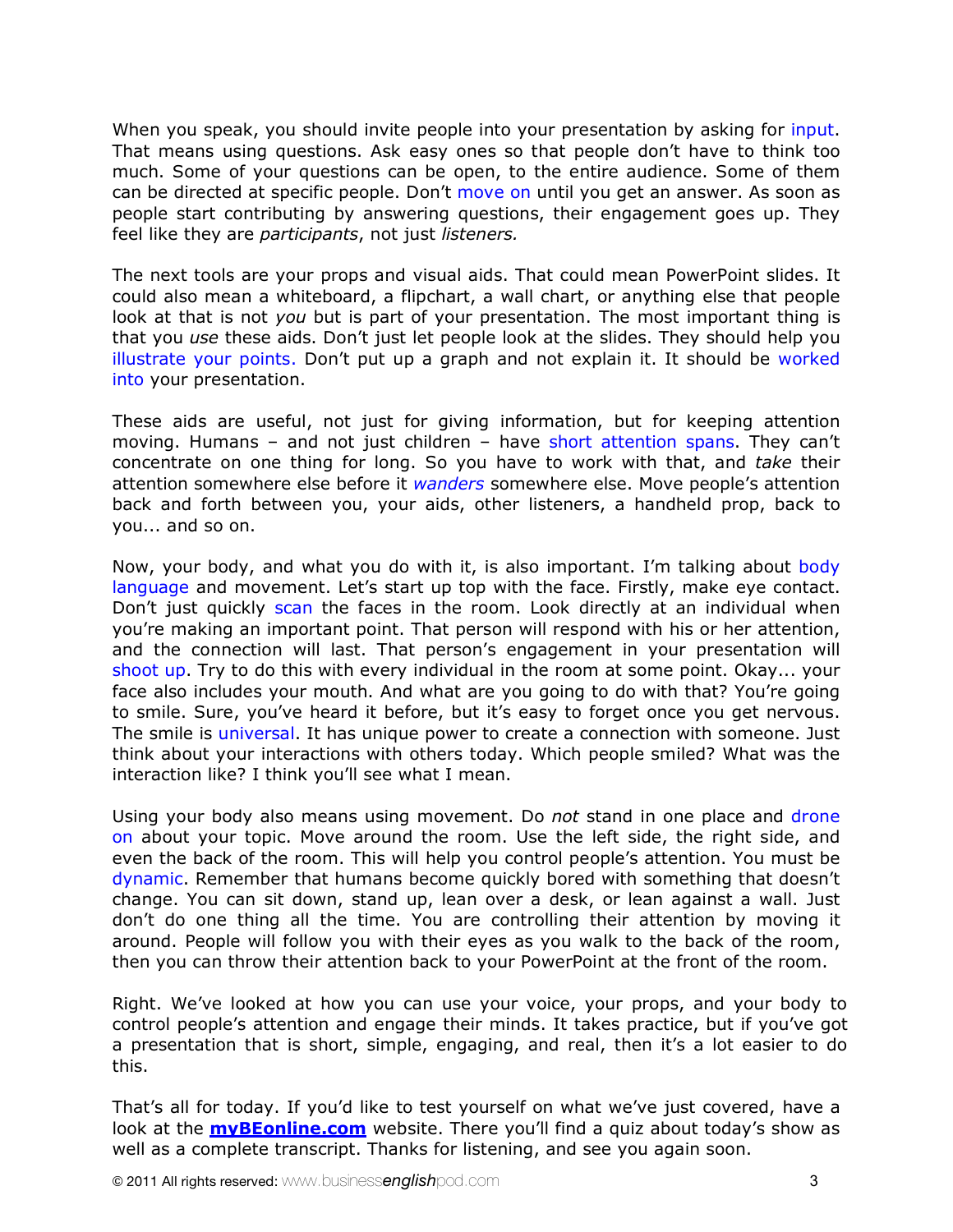# **Review**

- 1. According to Tim, what should your first goal as a speaker be?
	- A To illustrate your ideas with charts, pictures, and other visual aids
	- B To speak confidently and clearly
	- C To make a connection with every person in the audience
	- D To make your presentation interesting
- 2. A good presenter learns to \_\_\_\_\_\_\_\_\_\_\_ people's attention and \_\_\_\_\_\_\_\_\_ their minds.
- 3. Tim talks about three tools you use in your presentation. What are they?
	- A Your words, your smile, and your PowerPoint slides
	- B Your voice, your outline, and your movement
	- C Your ideas, your words, and your body
	- D Your voice, your props, and your body
- 4. What does Tim say happens when people are required to answer questions during your presentation?
	- A The amount of silence is reduced.
	- B People feel more like participants than listeners.
	- C People can focus for longer.
	- D Your ideas become much clearer.
- 5. Why does Tim talk about people's short attention spans?
	- A To explain why we have to keep people's attention moving with props.
	- B To emphasize how hard it is to give a good presentation.
	- C To show why PowerPoint is useless.
	- D To explain why we must speak clearly and confidently.
- 6. Which of the following does Tim say we should do with our body and movement? (Choose all that apply)
	- A Focus on one area of the room
	- B Smile
	- C Look at the back wall if you're nervous
	- D Scan people's faces
	- E Look right at someone when making a point
	- F Stand in one place
	- G Move around the room